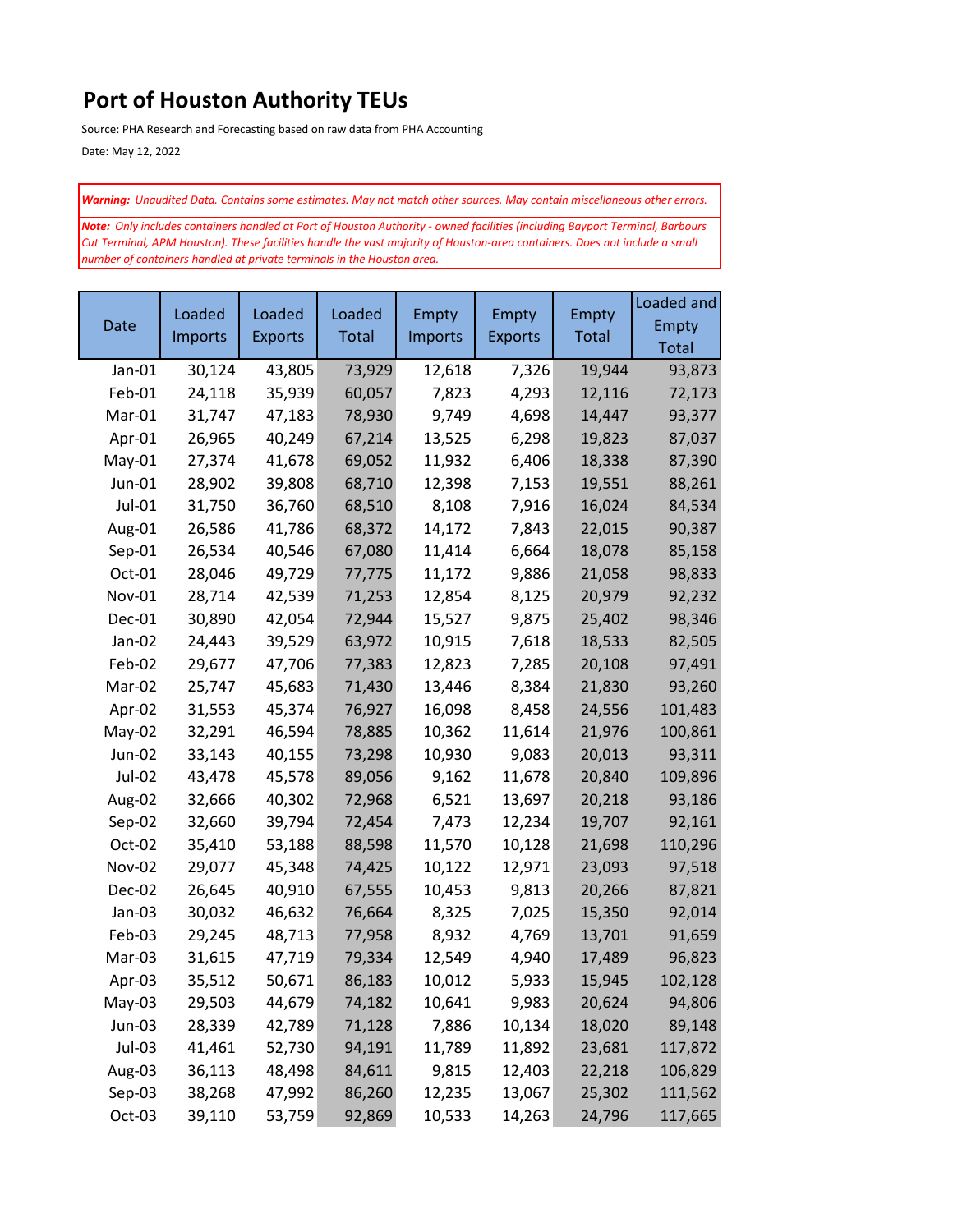| Nov-03        | 37,808 | 46,493 | 84,301  | 13,032 | 11,536 | 24,568 | 108,869 |
|---------------|--------|--------|---------|--------|--------|--------|---------|
| Dec-03        | 37,796 | 49,780 | 87,576  | 14,715 | 11,819 | 26,534 | 114,110 |
| Jan-04        | 30,564 | 41,902 | 72,466  | 12,241 | 10,556 | 22,797 | 95,263  |
| Feb-04        | 35,244 | 47,391 | 82,635  | 11,484 | 9,526  | 21,010 | 103,645 |
| Mar-04        | 37,746 | 55,456 | 93,202  | 13,702 | 9,013  | 22,715 | 115,917 |
| Apr-04        | 35,302 | 48,270 | 83,572  | 12,248 | 6,857  | 19,105 | 102,677 |
| May-04        | 42,494 | 55,107 | 97,601  | 14,756 | 9,566  | 24,322 | 121,923 |
| Jun-04        | 39,322 | 50,984 | 90,306  | 13,557 | 8,212  | 21,769 | 112,075 |
| Jul-04        | 40,681 | 50,375 | 91,056  | 12,147 | 10,033 | 22,180 | 113,236 |
| Aug-04        | 44,111 | 54,832 | 98,943  | 12,249 | 10,566 | 22,815 | 121,758 |
| Sep-04        | 41,630 | 61,818 | 103,448 | 11,688 | 7,719  | 19,407 | 122,855 |
| Oct-04        | 38,783 | 59,080 | 97,863  | 10,704 | 13,158 | 23,862 | 121,725 |
| Nov-04        | 40,040 | 57,800 | 97,840  | 15,596 | 5,817  | 21,413 | 119,253 |
| Dec-04        | 51,158 | 59,386 | 110,544 | 11,383 | 8,345  | 19,728 | 130,272 |
| Jan-05        | 44,742 | 54,264 | 99,006  | 9,071  | 9,824  | 18,895 | 117,901 |
| Feb-05        | 41,922 | 50,046 | 91,968  | 14,057 | 6,198  | 20,255 | 112,223 |
| Mar-05        | 46,354 | 59,670 | 106,024 | 14,596 | 10,661 | 25,257 | 131,281 |
| Apr-05        | 48,905 | 59,125 | 108,030 | 16,718 | 5,366  | 22,084 | 130,114 |
| May-05        | 49,772 | 55,789 | 105,561 | 12,218 | 6,542  | 18,760 | 124,321 |
| Jun-05        | 54,528 | 58,759 | 113,287 | 12,477 | 5,417  | 17,894 | 131,181 |
| Jul-05        | 55,730 | 59,001 | 114,731 | 15,708 | 6,182  | 21,890 | 136,621 |
| Aug-05        | 54,458 | 59,425 | 113,883 | 14,917 | 11,789 | 26,706 | 140,589 |
| Sep-05        | 49,544 | 45,475 | 95,019  | 14,194 | 6,704  | 20,898 | 115,917 |
| Oct-05        | 63,503 | 56,666 | 120,169 | 13,399 | 17,323 | 30,722 | 150,891 |
| Nov-05        | 55,459 | 56,628 | 112,087 | 16,158 | 17,648 | 33,806 | 145,893 |
| Dec-05        | 58,362 | 54,808 | 113,170 | 13,676 | 18,303 | 31,979 | 145,149 |
| Jan-06        | 52,842 | 54,038 | 106,880 | 12,748 | 11,687 | 24,435 | 131,315 |
| Feb-06        | 48,640 | 50,352 | 98,992  | 11,822 | 9,167  | 20,989 | 119,981 |
| Mar-06        | 50,455 | 53,427 | 103,882 | 15,620 | 10,848 | 26,468 | 130,350 |
| Apr-06        | 56,011 | 55,677 | 111,688 | 11,440 | 7,847  | 19,287 | 130,975 |
| May-06        | 55,631 | 60,481 | 116,112 | 13,144 | 6,712  | 19,856 | 135,968 |
| Jun-06        | 54,090 | 63,907 | 117,997 | 12,982 | 7,069  | 20,051 | 138,048 |
| <b>Jul-06</b> | 57,357 | 61,299 | 118,656 | 8,840  | 9,587  | 18,427 | 137,083 |
| Aug-06        | 58,414 | 60,641 | 119,055 | 7,876  | 8,723  | 16,599 | 135,654 |
| Sep-06        | 47,211 | 51,157 | 98,368  | 7,136  | 7,002  | 14,138 | 112,506 |
| Oct-06        | 56,438 | 63,892 | 120,330 | 9,657  | 8,212  | 17,869 | 138,199 |
| Nov-06        | 56,300 | 63,474 | 119,774 | 13,092 | 9,600  | 22,692 | 142,466 |
| Dec-06        | 47,399 | 62,479 | 109,878 | 13,775 | 4,965  | 18,740 | 128,618 |
| Jan-07        | 45,656 | 60,022 | 105,678 | 18,507 | 3,466  | 21,973 | 127,651 |
| Feb-07        | 43,405 | 60,694 | 104,099 | 17,114 | 7,007  | 24,121 | 128,220 |
| Mar-07        | 51,117 | 71,052 | 122,169 | 23,202 | 5,523  | 28,725 | 150,894 |
| Apr-07        | 46,383 | 64,194 | 110,577 | 19,695 | 5,728  | 25,423 | 136,000 |
| May-07        | 50,285 | 72,948 | 123,233 | 19,957 | 4,224  | 24,181 | 147,414 |
| Jun-07        | 48,085 | 64,562 | 112,647 | 23,917 | 2,174  | 26,091 | 138,738 |
| Jul-07        | 51,226 | 71,249 | 122,475 | 21,370 | 4,037  | 25,407 | 147,882 |
| Aug-07        | 52,127 | 77,245 | 129,372 | 26,714 | 6,059  | 32,773 | 162,145 |
| Sep-07        | 45,549 | 71,350 | 116,899 | 26,593 | 4,865  | 31,458 | 148,357 |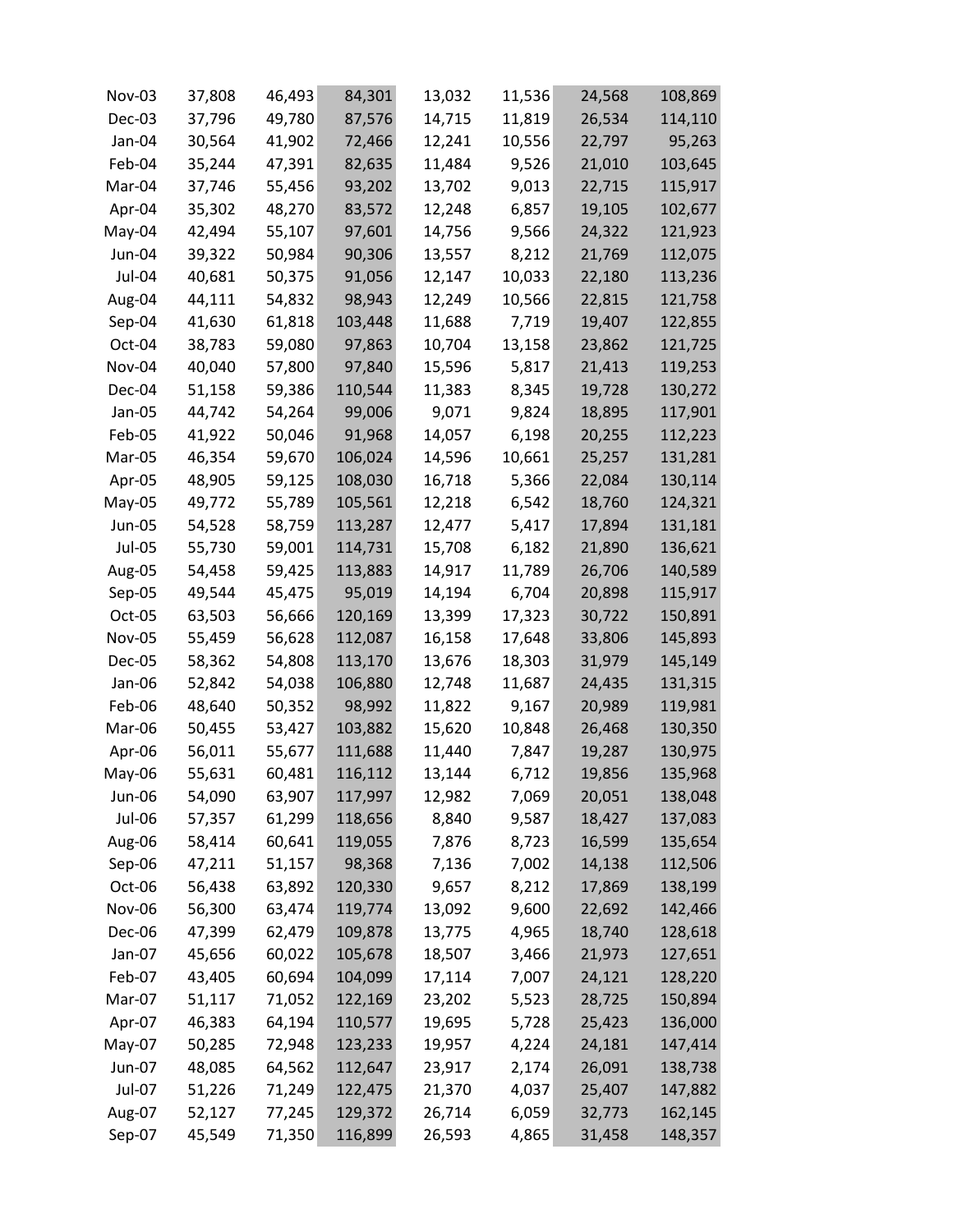| Oct-07        | 50,882 | 72,232 | 123,114 | 25,445 | 7,633  | 33,078 | 156,192 |
|---------------|--------|--------|---------|--------|--------|--------|---------|
| Nov-07        | 50,110 | 73,341 | 123,451 | 26,572 | 9,955  | 36,527 | 159,978 |
| Dec-07        | 44,340 | 70,952 | 115,292 | 31,699 | 2,748  | 34,447 | 149,739 |
| Jan-08        | 41,299 | 68,758 | 110,057 | 24,098 | 5,121  | 29,219 | 139,276 |
| Feb-08        | 44,962 | 73,929 | 118,891 | 27,284 | 2,391  | 29,675 | 148,566 |
| Mar-08        | 46,183 | 75,709 | 121,892 | 29,517 | 2,357  | 31,874 | 153,766 |
| Apr-08        | 45,045 | 78,918 | 123,963 | 29,980 | 2,882  | 32,862 | 156,825 |
| May-08        | 43,970 | 79,744 | 123,714 | 36,510 | 2,811  | 39,321 | 163,035 |
| Jun-08        | 45,069 | 80,490 | 125,559 | 36,378 | 2,005  | 38,383 | 163,942 |
| Jul-08        | 50,008 | 83,432 | 133,440 | 34,714 | 3,313  | 38,027 | 171,467 |
| Aug-08        | 42,692 | 77,546 | 120,238 | 29,317 | 4,449  | 33,766 | 154,004 |
| Sep-08        | 41,035 | 56,881 | 97,916  | 22,446 | 6,349  | 28,795 | 126,711 |
| Oct-08        | 55,682 | 76,268 | 131,950 | 22,563 | 16,135 | 38,698 | 170,648 |
| <b>Nov-08</b> | 41,621 | 58,320 | 99,941  | 11,685 | 11,331 | 23,016 | 122,957 |
| Dec-08        | 42,997 | 63,290 | 106,287 | 10,633 | 6,195  | 16,828 | 123,115 |
| Jan-09        | 39,769 | 54,395 | 94,164  | 19,533 | 4,547  | 24,080 | 118,244 |
| Feb-09        | 34,604 | 63,491 | 98,095  | 27,745 | 4,189  | 31,934 | 130,029 |
| Mar-09        | 35,420 | 68,816 | 104,236 | 39,329 | 2,768  | 42,097 | 146,333 |
| Apr-09        | 39,126 | 76,689 | 115,815 | 35,915 | 19,855 | 55,770 | 171,585 |
| May-09        | 33,024 | 73,206 | 106,230 | 45,550 | 3,763  | 49,313 | 155,543 |
| Jun-09        | 34,422 | 67,720 | 102,142 | 49,793 | 2,953  | 52,746 | 154,888 |
| <b>Jul-09</b> | 39,464 | 77,308 | 116,772 | 46,395 | 4,067  | 50,462 | 167,234 |
| Aug-09        | 36,014 | 70,452 | 106,466 | 30,924 | 3,106  | 34,030 | 140,496 |
| Sep-09        | 41,292 | 75,716 | 117,008 | 41,507 | 2,750  | 44,257 | 161,265 |
| Oct-09        | 42,671 | 77,189 | 119,860 | 37,453 | 7,810  | 45,263 | 165,123 |
| <b>Nov-09</b> | 37,219 | 71,440 | 108,659 | 33,131 | 7,756  | 40,887 | 149,546 |
| Dec-09        | 34,443 | 70,495 | 104,938 | 40,703 | 3,939  | 44,642 | 149,580 |
| Jan-10        | 32,263 | 66,598 | 98,861  | 35,951 | 6,353  | 42,304 | 141,165 |
| Feb-10        | 32,290 | 69,665 | 101,955 | 39,206 | 6,320  | 45,526 | 147,481 |
| Mar-10        | 42,307 | 81,571 | 123,878 | 46,854 | 4,980  | 51,834 | 175,712 |
| Apr-10        | 39,487 | 64,907 | 104,394 | 25,786 | 6,234  | 32,020 | 136,414 |
| $May-10$      | 41,466 | 74,391 | 115,857 | 29,952 | 5,758  | 35,710 | 151,567 |
| Jun-10        | 43,042 | 72,796 | 115,838 | 27,843 | 8,921  | 36,764 | 152,602 |
| Jul-10        | 45,119 | 69,278 | 114,397 | 19,165 | 7,931  | 27,096 | 141,493 |
| Aug-10        | 41,809 | 73,971 | 115,780 | 29,893 | 6,404  | 36,297 | 152,077 |
| Sep-10        | 39,802 | 76,653 | 116,455 | 36,807 | 6,804  | 43,611 | 160,066 |
| Oct-10        | 44,105 | 72,816 | 116,921 | 28,292 | 7,589  | 35,881 | 152,802 |
| <b>Nov-10</b> | 37,098 | 71,474 | 108,572 | 31,181 | 6,857  | 38,038 | 146,610 |
| <b>Dec-10</b> | 39,433 | 76,563 | 115,996 | 34,177 | 4,106  | 38,283 | 154,279 |
| $Jan-11$      | 35,509 | 68,218 | 103,727 | 39,797 | 5,249  | 45,046 | 148,773 |
| Feb-11        | 36,397 | 63,101 | 99,498  | 32,669 | 5,994  | 38,663 | 138,161 |
| $Mar-11$      | 49,427 | 93,653 | 143,080 | 53,494 | 7,365  | 60,859 | 203,939 |
| Apr-11        | 44,226 | 78,557 | 122,783 | 35,148 | 4,979  | 40,127 | 162,910 |
| $May-11$      | 44,490 | 75,937 | 120,427 | 28,349 | 7,737  | 36,086 | 156,513 |
| $Jun-11$      | 46,338 | 68,953 | 115,291 | 22,807 | 4,955  | 27,762 | 143,053 |
| $Jul-11$      | 44,758 | 63,422 | 108,180 | 18,145 | 7,641  | 25,786 | 133,966 |
| Aug-11        | 47,234 | 72,698 | 119,932 | 26,759 | 7,272  | 34,031 | 153,963 |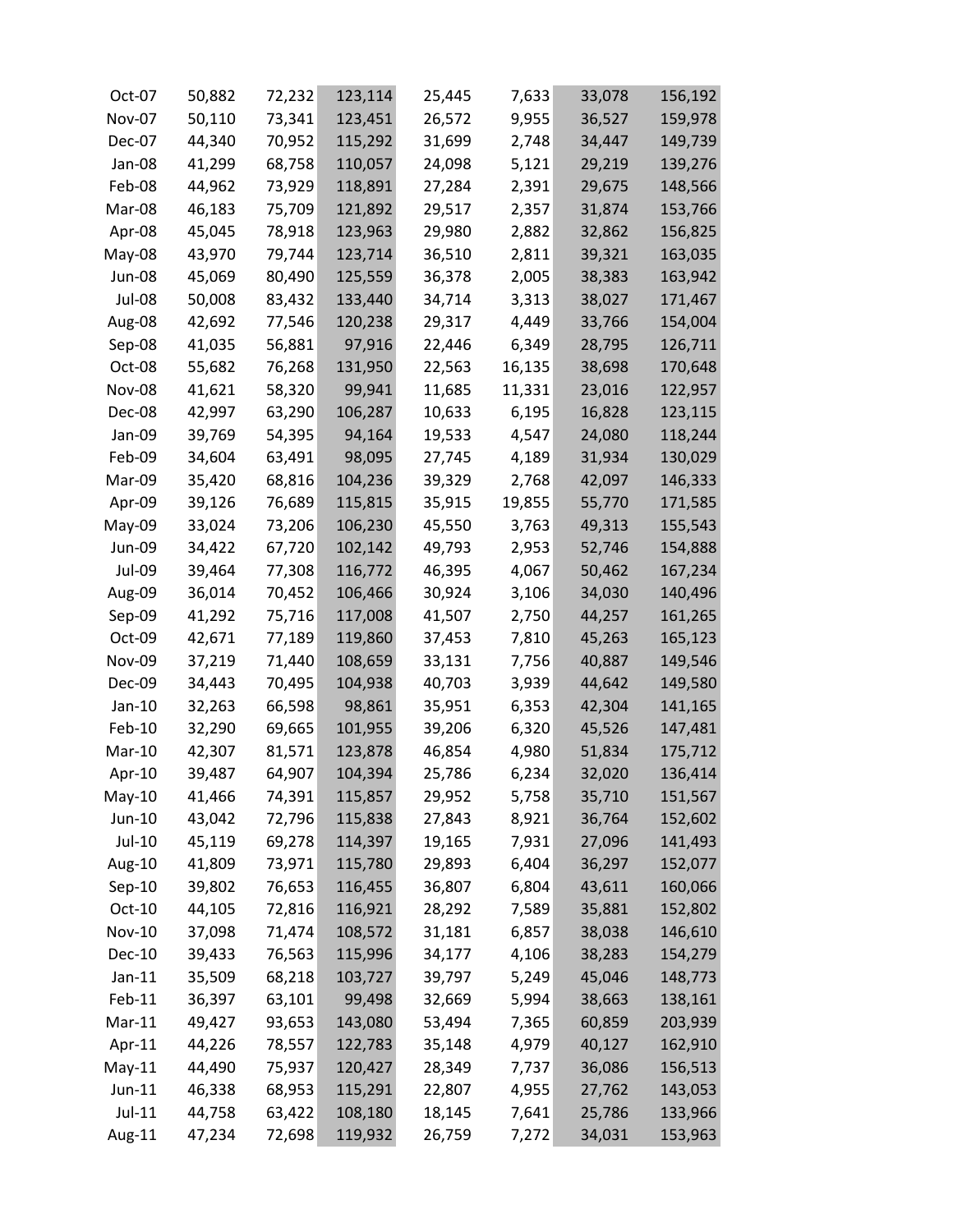| Sep-11        | 47,853 | 71,354 | 119,207 | 33,904 | 6,443  | 40,347 | 159,554 |
|---------------|--------|--------|---------|--------|--------|--------|---------|
| Oct-11        | 46,742 | 69,671 | 116,413 | 22,684 | 7,033  | 29,717 | 146,130 |
| Nov-11        | 46,179 | 72,597 | 118,776 | 30,988 | 9,272  | 40,260 | 159,036 |
| Dec-11        | 44,399 | 75,110 | 119,509 | 32,700 | 8,232  | 40,932 | 160,441 |
| $Jan-12$      | 44364  | 68165  | 112,529 | 30828  | 8420   | 39,248 | 151,777 |
| Feb-12        | 41834  | 65511  | 107,345 | 21199  | 11147  | 32,346 | 139,691 |
| Mar-12        | 49848  | 75210  | 125,058 | 28275  | 8692   | 36,967 | 162,025 |
| Apr-12        | 46712  | 67580  | 114,292 | 23947  | 10548  | 34,495 | 148,787 |
| $May-12$      | 52362  | 75086  | 127,448 | 19011  | 9912   | 28,923 | 156,371 |
| Jun-12        | 49908  | 70414  | 120,322 | 23373  | 12200  | 35,573 | 155,895 |
| Jul-12        | 55236  | 76833  | 132,069 | 28486  | 9202   | 37,688 | 169,757 |
| Aug-12        | 56401  | 84291  | 140,692 | 32603  | 12403  | 45,006 | 185,698 |
| $Sep-12$      | 51443  | 78486  | 129,929 | 26176  | 13361  | 39,537 | 169,466 |
| Oct-12        | 51528  | 72731  | 124,259 | 25752  | 10793  | 36,545 | 160,804 |
| Nov-12        | 51357  | 75236  | 126,593 | 24546  | 11467  | 36,013 | 162,606 |
| Dec-12        | 51865  | 67339  | 119,204 | 29863  | 10535  | 40,398 | 159,602 |
| $Jan-13$      | 46,931 | 73,011 | 119,942 | 30,728 | 8,273  | 39,001 | 158,943 |
| Feb-13        | 44,664 | 71,951 | 116,615 | 29,916 | 6,753  | 36,669 | 153,284 |
| Mar-13        | 49,696 | 82,931 | 132,627 | 25,254 | 9,801  | 35,055 | 167,682 |
| Apr-13        | 50,844 | 71,637 | 122,481 | 27,048 | 8,549  | 35,597 | 158,078 |
| $May-13$      | 56,729 | 81,062 | 137,791 | 26,821 | 9,874  | 36,695 | 174,486 |
| Jun-13        | 53,235 | 74,941 | 128,176 | 27,014 | 10,903 | 37,917 | 166,093 |
| Jul-13        | 57,527 | 76,238 | 133,765 | 40,084 | 13,114 | 53,198 | 186,963 |
| Aug-13        | 60,125 | 79,209 | 139,334 | 23,116 | 14,450 | 37,566 | 176,900 |
| $Sep-13$      | 50,501 | 68,341 | 118,842 | 20,994 | 11,126 | 32,120 | 150,962 |
| Oct-13        | 59,274 | 75,819 | 135,093 | 20,611 | 12,088 | 32,699 | 167,792 |
| Nov-13        | 49,972 | 68,954 | 118,926 | 10,421 | 9,139  | 19,560 | 138,486 |
| Dec-13        | 47,882 | 69,834 | 117,716 | 24,467 | 8,219  | 32,686 | 150,402 |
| Jan-14        | 54,182 | 74,983 | 129,165 | 27,402 | 9,957  | 37,359 | 166,524 |
| Feb-14        | 46,101 | 63,166 | 109,267 | 20,616 | 7,075  | 27,691 | 136,958 |
| Mar-14        | 60,443 | 77,955 | 138,398 | 19,146 | 9,743  | 28,889 | 167,287 |
| Apr-14        | 56,001 | 69,053 | 125,054 | 10,396 | 10,205 | 20,601 | 145,655 |
| $May-14$      | 66,659 | 75,038 | 141,697 | 15,059 | 14,660 | 29,719 | 171,416 |
| Jun-14        | 60,636 | 76,244 | 136,880 | 19,990 | 15,550 | 35,540 | 172,420 |
| Jul-14        | 66,788 | 73,988 | 140,776 | 17,206 | 16,465 | 33,671 | 174,447 |
| Aug-14        | 69,652 | 73,117 | 142,769 | 14,918 | 15,560 | 30,478 | 173,247 |
| $Sep-14$      | 65,304 | 68,875 | 134,179 | 12,302 | 15,981 | 28,283 | 162,462 |
| $Oct-14$      | 67,135 | 67,573 | 134,708 | 9,446  | 20,443 | 29,889 | 164,597 |
| <b>Nov-14</b> | 62,275 | 68,492 | 130,767 | 9,521  | 18,852 | 28,373 | 159,140 |
| Dec-14        | 59,629 | 67,661 | 127,290 | 11,907 | 17,738 | 29,645 | 156,935 |
| Jan-15        | 70,276 | 64,357 | 134,633 | 12,771 | 21,250 | 34,021 | 168,654 |
| Feb-15        | 66,518 | 73,014 | 139,532 | 11,309 | 18,840 | 30,149 | 169,681 |
| Mar-15        | 71,778 | 84,023 | 155,801 | 14,415 | 16,507 | 30,922 | 186,723 |
| Apr-15        | 85,206 | 96,447 | 181,653 | 17,359 | 13,661 | 31,020 | 212,673 |
| $May-15$      | 85,448 | 90,794 | 176,242 | 14,081 | 22,548 | 36,629 | 212,871 |
| Jun-15        | 68,880 | 84,277 | 153,157 | 8,530  | 17,804 | 26,334 | 179,491 |
| Jul-15        | 67,252 | 86,159 | 153,411 | 12,095 | 12,405 | 24,500 | 177,911 |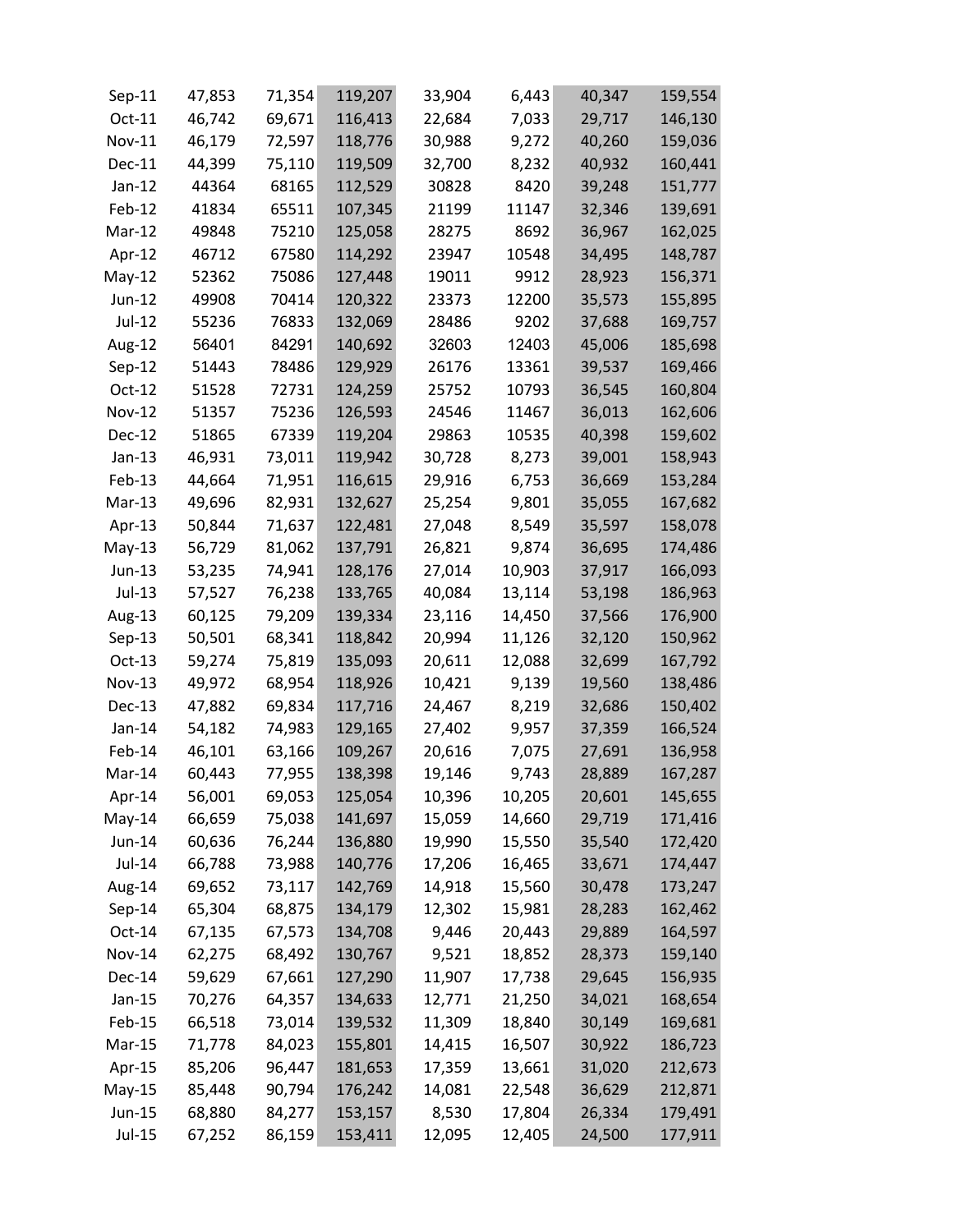| Aug-15        | 69,815  | 77,596  | 147,411 | 11,604 | 15,956 | 27,560 | 174,971 |
|---------------|---------|---------|---------|--------|--------|--------|---------|
| Sep-15        | 65,519  | 70,853  | 136,372 | 10,335 | 14,298 | 24,633 | 161,005 |
| Oct-15        | 68,416  | 76,046  | 144,462 | 10,145 | 16,198 | 26,343 | 170,805 |
| Nov-15        | 56,716  | 68,688  | 125,404 | 11,190 | 10,649 | 21,839 | 147,243 |
| Dec-15        | 63,658  | 76,486  | 140,144 | 15,631 | 12,737 | 28,368 | 168,512 |
| $Jan-16$      | 65,196  | 67,094  | 132,290 | 12,515 | 11,982 | 24,497 | 156,787 |
| Feb-16        | 64,395  | 76,551  | 140,946 | 17,436 | 13,266 | 30,702 | 171,648 |
| Mar-16        | 62,628  | 86,832  | 149,460 | 19,876 | 12,868 | 32,744 | 182,204 |
| Apr-16        | 75,346  | 88,619  | 163,965 | 31,987 | 13,270 | 45,257 | 209,222 |
| May-16        | 62,666  | 77,645  | 140,311 | 18,838 | 14,063 | 32,901 | 173,212 |
| Jun-16        | 77,392  | 75,609  | 153,001 | 18,961 | 20,884 | 39,845 | 192,846 |
| Jul-16        | 80,056  | 75,881  | 155,937 | 12,890 | 22,640 | 35,530 | 191,467 |
| Aug-16        | 79,849  | 76,507  | 156,356 | 11,740 | 15,592 | 27,332 | 183,688 |
| Sep-16        | 83,371  | 72,335  | 155,706 | 14,848 | 14,888 | 29,736 | 185,442 |
| Oct-16        | 80,276  | 73,905  | 154,181 | 11,804 | 18,270 | 30,074 | 184,255 |
| Nov-16        | 79,266  | 73,501  | 152,767 | 9,729  | 16,197 | 25,926 | 178,693 |
| Dec-16        | 74,390  | 71,601  | 145,991 | 11,485 | 15,780 | 27,265 | 173,256 |
| $Jan-17$      | 84,589  | 88,403  | 172,992 | 14,930 | 9,018  | 23,948 | 196,940 |
| Feb-17        | 73,389  | 88,553  | 161,942 | 15,915 | 11,004 | 26,919 | 188,861 |
| Mar-17        | 85,214  | 94,226  | 179,440 | 25,739 | 16,482 | 42,221 | 221,661 |
| Apr-17        | 84,399  | 84,271  | 168,670 | 16,204 | 16,930 | 33,134 | 201,804 |
| May-17        | 89,483  | 82,879  | 172,362 | 14,714 | 26,817 | 41,531 | 213,893 |
| Jun-17        | 97,042  | 78,667  | 175,709 | 12,190 | 24,944 | 37,134 | 212,843 |
| Jul-17        | 90,506  | 77,060  | 167,566 | 11,408 | 24,036 | 35,444 | 203,010 |
| Aug-17        | 76,889  | 58,931  | 135,820 | 5,301  | 25,232 | 30,533 | 166,353 |
| Sep-17        | 113,804 | 73,015  | 186,819 | 11,170 | 28,494 | 39,664 | 226,483 |
| Oct-17        | 99,641  | 80,521  | 180,162 | 7,751  | 35,214 | 42,965 | 223,127 |
| Nov-17        | 87,306  | 74,791  | 162,097 | 9,848  | 23,930 | 33,778 | 195,875 |
| Dec-17        | 93,771  | 84,880  | 178,651 | 7,739  | 21,867 | 29,606 | 208,257 |
| Jan-18        | 89,443  | 71,146  | 160,589 | 7,370  | 21,737 | 29,107 | 189,696 |
| Feb-18        | 84,799  | 85,606  | 170,405 | 8,881  | 19,335 | 28,216 | 198,621 |
| Mar-18        | 94,185  | 96,631  | 190,816 | 21,121 | 17,221 | 38,342 | 229,158 |
| Apr-18        | 89,063  | 94,827  | 183,890 | 18,604 | 16,305 | 34,909 | 218,799 |
| $May-18$      | 100,392 | 100,477 | 200,869 | 24,652 | 20,475 | 45,127 | 245,996 |
| Jun-18        | 97,727  | 92,323  | 190,050 | 15,624 | 18,216 | 33,840 | 223,890 |
| <b>Jul-18</b> | 104,594 | 89,513  | 194,107 | 16,351 | 25,574 | 41,925 | 236,032 |
| Aug-18        | 105,937 | 89,345  | 195,282 | 14,405 | 28,957 | 43,362 | 238,644 |
| $Sep-18$      | 103,183 | 85,266  | 188,449 | 10,599 | 31,283 | 41,882 | 230,331 |
| Oct-18        | 108,653 | 95,886  | 204,539 | 9,101  | 27,342 | 36,443 | 240,982 |
| <b>Nov-18</b> | 101,320 | 89,400  | 190,720 | 13,233 | 22,390 | 35,623 | 226,343 |
| Dec-18        | 99,401  | 85,646  | 185,047 | 9,528  | 26,783 | 36,311 | 221,358 |
| Jan-19        | 95,318  | 87,961  | 183,279 | 10,975 | 20,698 | 31,673 | 214,952 |
| Feb-19        | 86,953  | 86,460  | 173,413 | 9,759  | 15,322 | 25,081 | 198,494 |
| Mar-19        | 109,604 | 118,295 | 227,899 | 35,333 | 17,489 | 52,822 | 280,721 |
| Apr-19        | 100,627 | 106,654 | 207,281 | 27,182 | 18,230 | 45,412 | 252,693 |
| $May-19$      | 107,126 | 116,693 | 223,819 | 21,289 | 17,953 | 39,242 | 263,061 |
| Jun-19        | 105,159 | 106,429 | 211,588 | 20,003 | 19,897 | 39,900 | 251,488 |